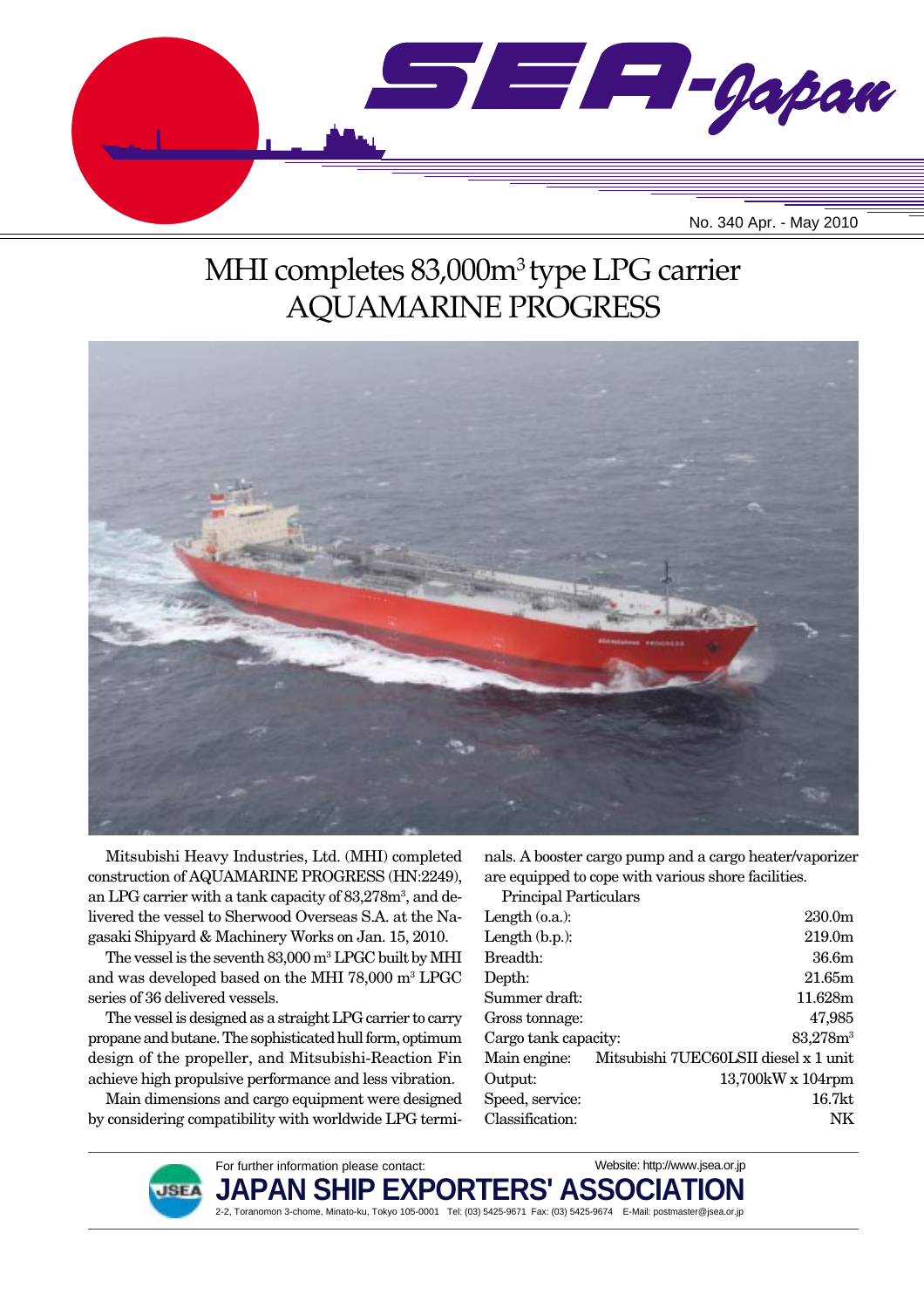## Kawasaki delivers LPG carrier, HISUI, to Asuka Marine Corporation

Kawasaki Shipbuilding Corporation has completed the LPG carrier, HISUI (HN: 1624), for Asuka Marine Corporation of Japan. The carrier is the 45th LPG carrier, or sixth of the same class, built by Kawasaki.

The carrier is designed with the new bow type called SEA-ARROW developed by the company which can minimize the wave-making resistance at the bow during navigation, increasing the propulsion performance

Four independent LPG tanks are installed in each hull compartment. This tank system allows cryogenic contraction of the cargo tanks separately from the hull. The cargo tanks

employ special steel resistant to LPG cryogenic temperatures down to minus 46 degree C. The tanks are insulated with urethane foam to prevent heat penetration. The main en-

gine is the super

long-stroke, two-cycle, and low-speed diesel engine for energy saving. The Kawasaki rudder bulb with fins (RBS-F) is used. These combined effects contribute to reduction of energy consumption.

| Principal particulars         |                     |  |  |  |
|-------------------------------|---------------------|--|--|--|
| Length, o.a.:                 | 226.00m             |  |  |  |
| Length, b.p:                  | 222.00m             |  |  |  |
| Breadth, mld.:                | 37.20m              |  |  |  |
| Depth, mld.:                  | 21.00m              |  |  |  |
| Draught, mld.:                | 11.20m at full load |  |  |  |
| DWT/GT:                       | 53,012t/45,815      |  |  |  |
| Cargo tank capacity:          | 80.199 <sup>3</sup> |  |  |  |
| Main engine: Kawasaki-MAN B&W |                     |  |  |  |
| 7S60MC-C diesel x 1 unit      |                     |  |  |  |
| MCR                           | 14,000kW x 94rpm    |  |  |  |
| Speed, service:               | abt. 17.0kt         |  |  |  |
| Complement:                   | 30                  |  |  |  |
| Classification:               | NK                  |  |  |  |
| Completion:                   | Jan. 29, 2010       |  |  |  |
|                               |                     |  |  |  |

### Mitsui's 56 series bulker, YASA KAPTAN ERBIL, completed

Mitsui Engineering & Shipbuilding Co., Ltd. (MES) delivered the 56,000DWT type bulk carrier YASA KAPTAN ERBIL (HN: 1774) at its Tamano Works on Feb. 3, 2010 to YA-SA DENIZCILIK SANAYI VE TICARET A.S., Turkey.

The vessel is a Handymax type bulk carrier with a huge cargo hold capacity of over 70,000m3 . This bulk carrier series is known as Mitsui's 56 worldwide. More than 150 vessels of the series have been ordered from MES.

The vessel is designed in accordance with the IACS Common Structural Rules for increased structural safety and operational flexibility. The vessel is designed to have good manageable size of 56,000DWT at the summer draft, length and draft for accessibility to world main ports, and low fuel oil consumption based on good propulsive performance.

The vessel has five cargo holds and four cranes for handling cargo. To load various types of cargoes, the vessel has adequate strength of the tank top of cargo holds and is suitable for efficient cargo handling. Maximized hatch

openings easily accommodate lengthy cargoes, and strengthened structures allow loading of heavy products.

The main engine is the MITSUI-MAN B&W 6S50MC-C diesel engine, which complies with MARPOL  $NO<sub>x</sub>$ restriction for exhaust gas. The power margin can provide a high degree of flexibility and achieve the lowest fuel oil consumption by optimum matching at normal service output. Generator engines also comply with MAR-POL NO<sub>x</sub> restriction for exhaust gas.

Ballast water can be changed during navigation for protection of the marine environment. Principal Particulars

| r i mupar i aruumars     |                    |  |  |  |
|--------------------------|--------------------|--|--|--|
| Length, o.a.:            | 189.99m            |  |  |  |
| Length, b.p.:            | 182.00m            |  |  |  |
| Breadth, mld.:,          | 32.25m             |  |  |  |
| Depth, mld.:             | 18.10m             |  |  |  |
| DWT/GT:                  | 56,169t/31,756     |  |  |  |
| Main engine:             | Mitsui-MAN B&W     |  |  |  |
| 6S50MC-C diesel x 1 unit |                    |  |  |  |
| MCR:                     | 9,070kW x 125.0rpm |  |  |  |
| Speed, service:          | abt. 14.5kt        |  |  |  |
| Complement:              | 23                 |  |  |  |
| Classification:          | NK                 |  |  |  |
|                          |                    |  |  |  |
| Delivery:                | Feb. 3, 2010       |  |  |  |





greatly.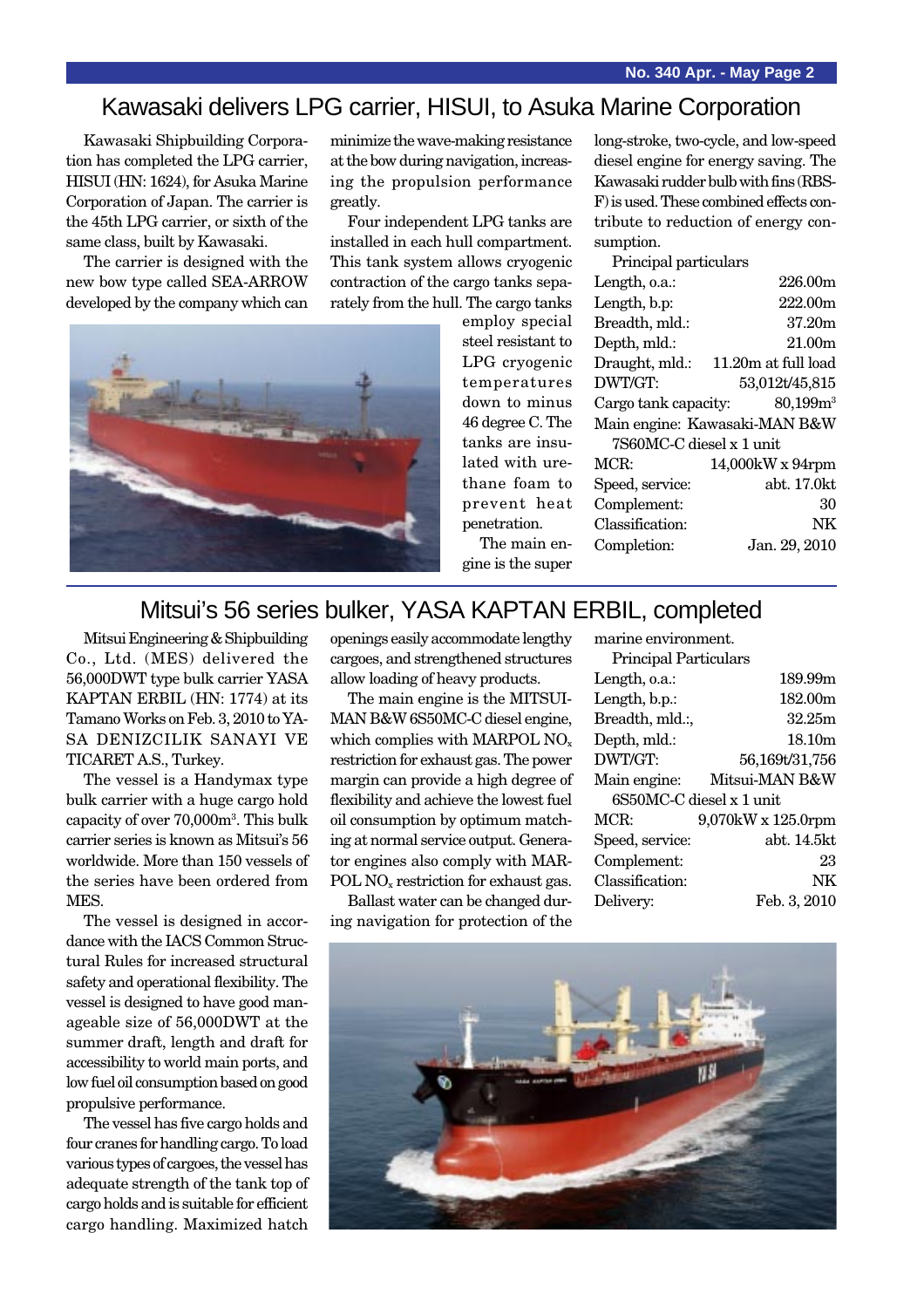#### Sanoyas completes Panamax bulk carrier, GLOBAL STAR

Sanoyas Hishino Meisho Corp. completed construction of the Panamax bulk carrier, GLOBAL STAR (HN: 1281), for Southern Route Maritime, S.A. at the Mizushima Works and Shipyard on Jan. 20, 2010.

The vessel is the 12th of the series of the Sanoyas newly developed 83,000DWT type Panamx-ax bulk carriers, featuring the largest deadweight and cargo hold capacity in the world for the Panamax bulk carrier.

For improvement of propulsion efficiency, the vessel is equipped with a low-speed and long-stroke main engine combined with a high-efficiency propeller. Adoption of the Sanoyas energy saving device called the "STF" (Sanoyas-Tandem-Fin (patent); max. 6% energy saving possible) on the stern shell also contributes to reduction of  $CO<sub>2</sub>$  emissions.

Cargo hatches are widened as much as possible to facilitate cargo handling. Dedicated fresh water tanks are provided for storing hold washing water produced by a large-capacity fresh water generator. In addition,



special fuel oil heating system is applied for fuel oil storage tanks to avoid cargo damage by over-heating and to reduce steam consumption.

For protection of the environment, various countermeasures are incorporated, which include fuel oil tanks with double hull structures, light color and tar-free coating for ballast tanks, holding tank for accommodation discharges and dirty hold bilges, and an independent bilge segregation system for the engine room.

Principal particulars

 $L$  (o.a.) x  $L$  (p.p.) x  $B$  x  $D$  x d: 229.00m x 223.00m x 32.24m x 20.20m x 14.555m DWT/GT: 83,601t/44,146 Cargo hold capacity (grain): 96,152m3 Main engine:MAN B&W 6S60MC-C diesel x 1 unit MCR: 10,740kW Speed, service: abt.14.0kt Complement: 25 Classification NK Delivery: Jan. 20, 2010

#### Imabari delivers 154,900m<sup>3</sup> LNG carrier to Los Halillos Shipping

Imabari Shipbuilding Co., Ltd. has delivered the 154,900m<sup>3</sup> LNG carrier, GDF SUEZ POINT FORTIN (HN:2263), to the owner, Los Halillos Shipping Co., S.A., at the Koyo Dockyard.

The GDF SUEZ POINT FORTIN is the third LNG carrier of the series adopting the GTT M-III Membrane system and the conventional steam turbine propulsion system.

The hull construction and equipment comply with the Lloyd's Register's (LR) Rules and Regulations with effective notations such as ShipRight (SDA, FDA plus, CM). To increase the cargo tank capacity, The No. 1 cargo tank has a trapezoidal section in the horizontal direction. Airdraft of 128 feet and various equipment for cargo handling, mooring, communication, access, and provisions handling allow entry of major LNG terminals.

Service speed of about 20.15 knots is faster than that of the conventional LNG carrier of the same type, and provides flexible ship operation.

Principal particulars; Length, o.a: 289.93m Length, b.p: 276.00m

Breadth, mld.: 44.70m Depth, mld.: 26.00m

| Design draft, mld.:               | 12.05m                |  |  |
|-----------------------------------|-----------------------|--|--|
| DWT/GT:                           | 79,592t/101,129       |  |  |
| Cargo tank capacity               | 154,914m <sup>3</sup> |  |  |
| Speed, service:                   | about 20.15kt         |  |  |
| Main engine: Kawasaki UA400 steam |                       |  |  |
| turbine x 1 unit                  |                       |  |  |
| MCR:                              | 29,420kW x 81rpm      |  |  |
| Classification:                   | LR.                   |  |  |
|                                   |                       |  |  |

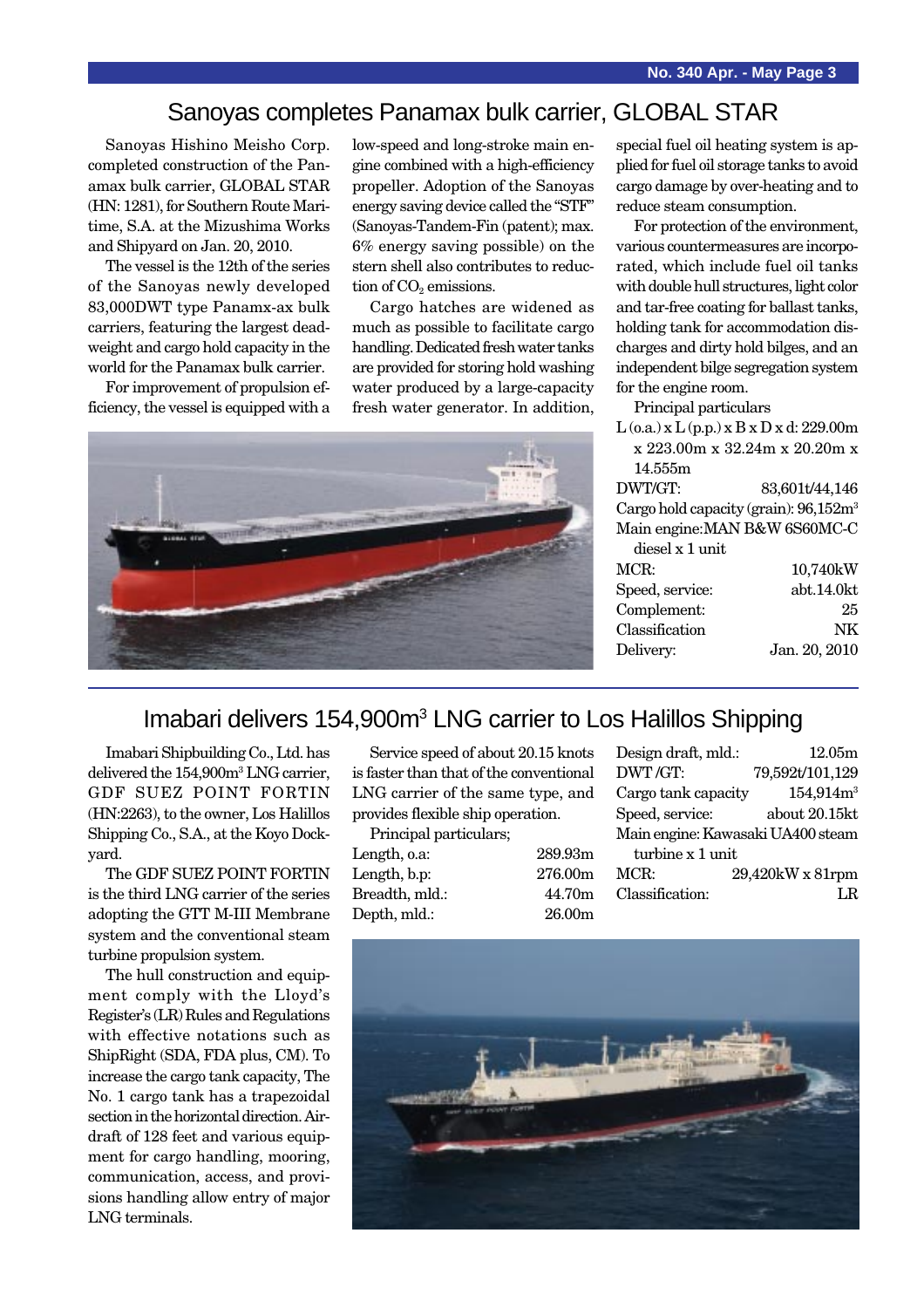### Universal completes 207,000DWT bulk carrier, FIRST IBIS

Universal Shipbuilding Corporation delivered FIRST IBIS, a 207,000 DWT Bulk Carrier, to Star Bulk Carrier Co., S.A. at the Tsu Shipyard on Jan. 29, 2010. The vessel is designed to carry bulk coal and iron ore between Asia and Australia more efficiently and to have flexibility for port restrictions.

This is the 13th vessel of a new design series of Newcastle-max that is the most efficient for the shallow draft and has a large cargo hold capacity.

The vessel has double side skin construction for the cargo holds to reduce flooding risk due to ship side damage and improve cargo handling. In spite of having cargo holds bound by a double side skin, the cargo capacity is equivalent to that of the previous single skinned Newcastle-max series.

The vessel employs high propulsion efficiency and energy saving devices, SSD (Super Stream Duct) and Surf-Bulb (Rudder Fin with Bulb), in front of and behind the propeller. In addition, the bow above the waterline is shaped as the Ax-Bow that can decrease added wave resistance at sea.

Deck machinery such as windlasses/mooring winches and hatch covers are driven by electric-motor system for oil leak prevention on deck.

Principal particulars

 $L$  (o.a.)  $x L$  (b.p.)  $x B x D x d$ : 299.7m  $x$ 290.2m x 50m x 25.0m x 18.2m

| DWT/GT:                       | 208,038t/106,367      |
|-------------------------------|-----------------------|
| Loading Capacity:             | 218,790m <sup>3</sup> |
| Main engine: MAN B&W 6S70MC-C |                       |
| diesel x 1 unit               |                       |
| Speed:                        | 16.3 <sub>kt</sub>    |
| Complement:                   | 25                    |
| Classification:               | NK                    |
| Completion:                   | Jan. 29, 2010         |
|                               |                       |



#### Shin Kurushima completes 45,902DWT product tanker

Shin Kurushima Dockyard Co., Ltd. completed the 45,902DWT product tanker, EAGLE EXPRESS (HN: 5555), for delivery to Venus Ocean Navigation S.A. at its Onishi Works. The carrier is designed to transport petroleum products such as fuel oil, gasoline, kerosene, naphtha, etc. The ship hull form is based on the performance verified with scale model tests

to achieve alleviation of noise and vibration and increase propulsion performance.

The tanker has 14 cargo tanks and two slop tanks. This arrangement allows efficient cargo loading. A residue tank is separately from these tanks to prevent the marine pollution. The cargo tanks are constructed with corrugated bulkheads and bulkhead



stools for the lower sections, and the shell side uses double hull construction. The deck longitudinals and transverses are installed on the upper deck side, thus eliminating any projections such as members inside the cargo tanks. This facilitates tank cleaning and maintenance.

The tanker has four electric-drive cargo pumps, the revolving speed of which is controlled by inverter, or pole change, to increase cargo handling efficiency.

Principal particulars

L (o.a.) x B x D x d: 179.88m x 32.20m x 18.70m x 12.102m

DWT/GT: 45,902t/28,051 Main engine: Mitsubishi 6UEC60LA diesel x 1 unit

Classification: NK NS\* (Tanker, Oils-Flashpoint on and below 60°C) (ESP) MNS\*, MC Completion: Jan. 29, 2010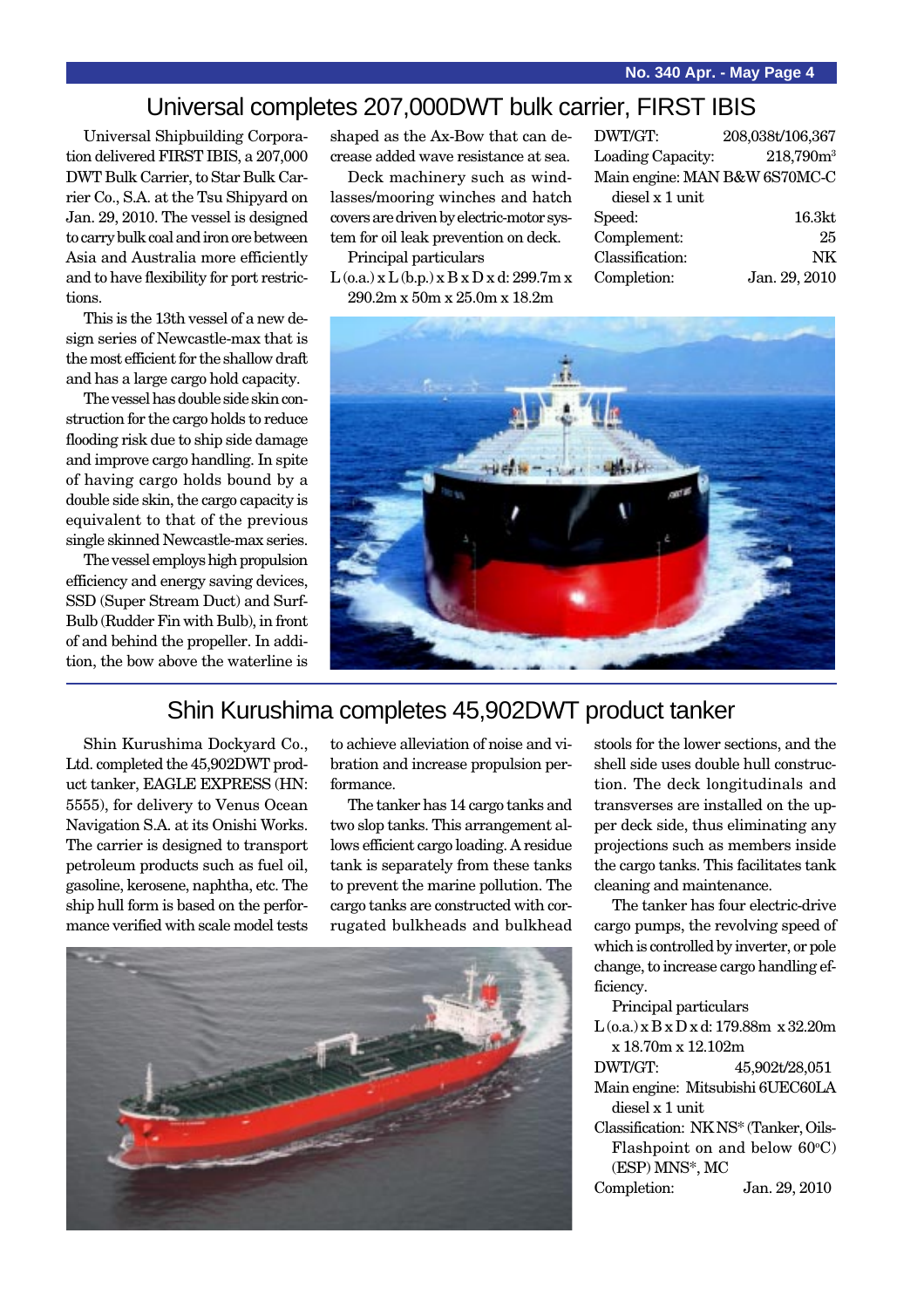### Oshiama's high-performance ship propeller becoming popular —Six propellers already at sea, 60 units to be attached to newbuildings—

A new design of ship propeller has become popular, which was marketed by Oshima Shipbuilding Co., Ltd. in 2007 under the name of MAITA (Most Advanced Innovated Technological Appliance) Propeller. At Oshima Shipbuilding, R&D had continued for four years since 2004 to develop the propeller design system for improvement of ship propulsion performance.

The propeller performance influences the ship propulsion, and consequently reduces engine fuel consumption. Oshima has studied how to make the propeller performance higher by applying a propeller shape design method developed by its own technology. Moreover, the estimation of propeller performance has further been upgraded by applying the airfoil theory called SQCM developed by Kyushu University to the ship propeller.

In 2007, Oshima employed the first MAITA Propeller for a bulk carrier built by the company. Oshima said that the first MAITA propeller demonstrated the designed performance at the sea trial. The follow-up study after commencement of the transport service also showed the same good results. Consequently, the company decided to employ the MAITA propeller as the standard specification for vessels built at the Oshima Shipyard, which is now contributing to increased ship propulsion performance.

Six vessels have employed the new propeller, and 60 vessels under construction or to be built will use the MAITA Propellers. The company will continue to improve energy saving by scrutinizing the results obtained from the propeller design and tests.



#### JSEA participates in Posidonia 2010

The 22nd Posidonia 2010 (The International Shipping Exhibition) will take place at the Hellenikon Exhibition Centre in Helleniko five days from June 7 through 11. This event is organized by the Posidonia Exhibitions SA and sponsored by the Greek Ministry of Mercantile Marine, Union of Greek Shipowners, etc., and organizations related to the maritime industry.

The Japan Ship Exporters' Association (JSEA) consisting of 12 Japanese shipbuilders will participate in the exhibition with the financial support of The Nippon Foundation and in cooperation with The Shipbuilders' Association of Japan. JSEA will use a 240.16m<sup>2</sup> exhibition area where Japanese shipbuilding technology will be presented. Particular ship hull forms and newly developed ship designs will be introduced with the liquid crystal display (LCD) system and other displays.

Shipbuilders:

IHI Marine United Inc. Imabari Shipbuilding Co., Ltd. Kawasaki Shipbuilding Corporation Mitsubishi Heavy Industries, Ltd. Mitsui Engineering & Shipbuilding Co., Ltd.



Namura Shipbuilding Co., Ltd. Oshima Shipbuilding Co., Ltd. Sanoyas Hishino Meisho Corporation Sasebo Heavy Industries Co., Ltd. Shin Kurushima Dockyard Co., Ltd. Sumitomo Heavy Industries Marine

& Engineering Co., Ltd. Universal Shipbuilding Corporation

#### **To our readers**

- Please notify us of any change in address by letter, telefax, or E-mail together with the old mailing label to ensure you continue to receive SEA-Japan.
- We welcome your comments about SEA-Japan. Please address all correspondence to the Japan Ship Exporters' Association (JSEA), or the Japan Ship Centre (JETRO) in London.
- Address (Tokyo): 2-2, Toranomon 3-chome, Minato-ku, Tokyo 105-0001 / Tel: (03) 5425- 9671 Fax: (03) 5425-9674 E-mail: postmaster@jsea.or.jp
- Address (London): 2nd Floor, 6 Lloyd's Avenue, London EC3N 3AX, UK / Tel: +44 (0) 20 7680 9456 / Fax: +44 (0) 20 7680 9416 E-mail: info@jsc.org.uk URL: http://www.jsc.org.uk

Portalsite: maritimejapan.com